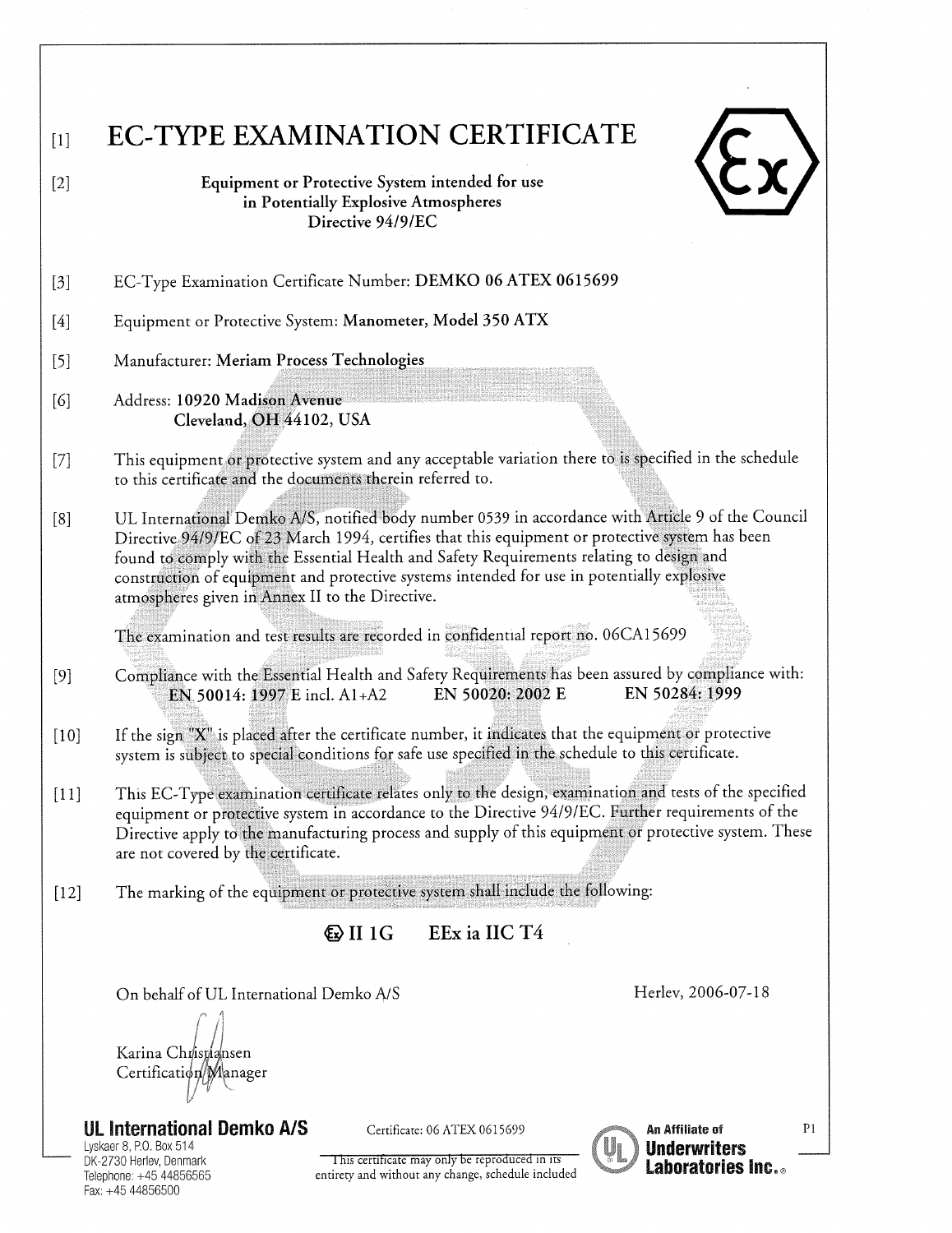| $[13]$ | Schedule                                                                                                                                                                                                                                                                                                                                                 |                                                                                                                                                                                                           |                                                                                                                                                                                                                                                                                         |                                                    |  |  |
|--------|----------------------------------------------------------------------------------------------------------------------------------------------------------------------------------------------------------------------------------------------------------------------------------------------------------------------------------------------------------|-----------------------------------------------------------------------------------------------------------------------------------------------------------------------------------------------------------|-----------------------------------------------------------------------------------------------------------------------------------------------------------------------------------------------------------------------------------------------------------------------------------------|----------------------------------------------------|--|--|
| [14]   |                                                                                                                                                                                                                                                                                                                                                          | <b>DEMKO 06 ATEX 0615699</b>                                                                                                                                                                              | EC-TYPE EXAMINATION CERTIFICATE No.                                                                                                                                                                                                                                                     |                                                    |  |  |
| $[15]$ | Description of Equipment or protective system<br>The Smart Manometer, Models 350ATX and M2 Series are microprocessor based pressure-sensing<br>devices that can be used to directly measure pressure. The 350 ATX and M2 Series are electronically<br>identical.                                                                                         |                                                                                                                                                                                                           |                                                                                                                                                                                                                                                                                         |                                                    |  |  |
|        | The M2 Series is provided with an optional rubber boot.                                                                                                                                                                                                                                                                                                  |                                                                                                                                                                                                           |                                                                                                                                                                                                                                                                                         |                                                    |  |  |
|        | These devices have been additionally evaluated to EN 60079-0.2006 and EN 60079-26:2004 and are<br>now marked with the symbol Ex instead of EEx.<br>Temperature range<br>The ambient temperature range is $-5$ °C to +50 °C.<br>Electrical data<br>The devices are powered by four batteries in series and has been evaluated for use with the following: |                                                                                                                                                                                                           |                                                                                                                                                                                                                                                                                         |                                                    |  |  |
| $[16]$ | Manufacturer<br>Duracell<br>Duracell<br>Varta<br>Routine tests<br>None.<br>Report No.<br>Project Report No.:                                                                                                                                                                                                                                             | Part No.<br><b>MN1500</b><br>PC1500<br>4906<br>0615699 (Hazardous Locations Testing)<br>0620278 (Hazardous Locations Testing)                                                                             | Type<br>Alkaline<br>Alkaline<br>Alkaline                                                                                                                                                                                                                                                |                                                    |  |  |
|        | Drawings:<br>Number<br>9P000025, rev. B<br>9P000074, rev A<br>9A000017, rev. A<br>9P000057, rev. B<br>9R000011, rev. IR<br>9R000030, rev. A<br>9R000013, rev. C<br>9R000029, rev. D<br>9S000009, rev. A<br>9B000006, rev. F<br>9P000024PN01, rev. A                                                                                                      | 08NK05740 (Hazardous Locations Testing)<br>Date<br>2008-01-14<br>2007-12-13<br>2007-04-16<br>2007-04-05<br>2006-06-06<br>2008-01-14<br>2008-03-20<br>2008-03-20<br>2008-01-14<br>2008-04-01<br>2007-03-06 | Description<br>Label, 350 ATX<br>Label, M2 Series<br>Battery compartment label<br>Battery cover, M2 Series<br>Overlay, 350 ATX<br>Overlay, M2 Series<br>Main Assembly, 350 ATX<br>Main Assembly, M2Series<br>Schematic (Main PCB)<br>Assembly/BOM (Main PCB)<br>Trace layout (Main PCB) |                                                    |  |  |
|        | <b>UL International Demko A/S</b><br>Lyskaer 8, P.O. Box 514<br>DK-2730 Herlev, Denmark                                                                                                                                                                                                                                                                  | Certificate: 06 ATEX 0615699<br>Report: 08NK05740                                                                                                                                                         |                                                                                                                                                                                                                                                                                         | <b>An Affiliate of</b><br>$P$ 2/4<br>lInderwriters |  |  |

Lyskaer 8, P.O. Box 514<br>DK-2730 Herley, Denmark<br>Telephone: +45 44856565<br>Fax: +45 44856500

J.

Laboratories Inc.<sup>®</sup>

 $\label{thm:optimal} \begin{minipage}{0.9\linewidth} \textbf{This certificate may only be reproduced in its entirety and without any change, schedule included} \end{minipage}$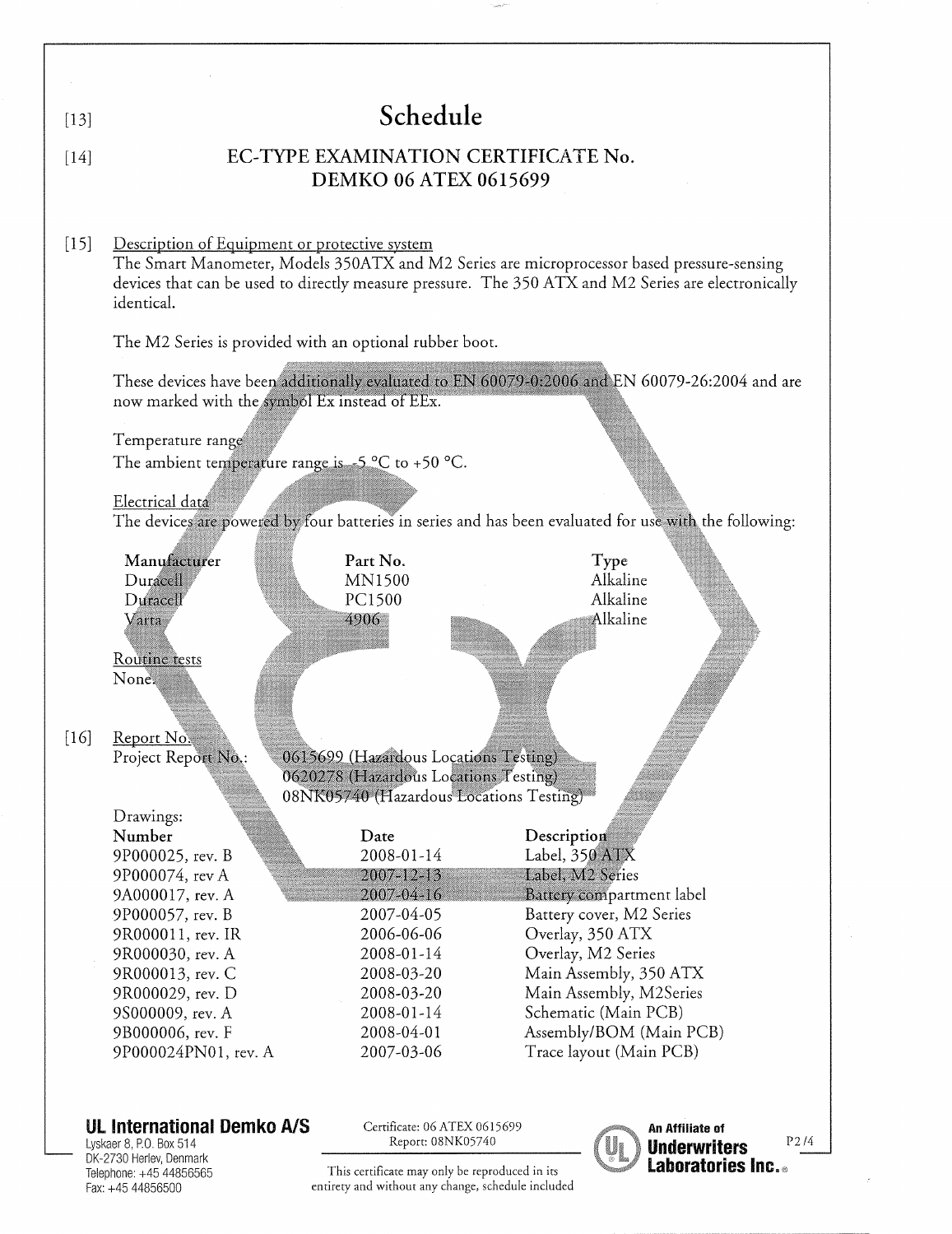## Schedule  $[13]$ EC-TYPE EXAMINATION CERTIFICATE No.  $[14]$ **DEMKO 06 ATEX 0615699** Description Number Date 9P000024, rev. B 2007-03-05 PCB Bare Board (Main) 9S000010, rev. A Schematic (Sensor ADC) 2008-01-14 Assembly/BOM (Sensor ADC) 9B000009, rev. B 2008-01-14 Trace layout (Sensor ADC) 9P000022PN01, rev. A 2007-03-06 PCB Bare Board (Sensor ADC) 9P000022, rev. B 2007-03-05 Schematic (Dry Differential) 9S000011, rev. A 2008-01-14 9B000010, rev. C 2008-03-06 PCB Assembly/BOM (Dry Differential) Trace layour (Dry Differential) 9P000023, rev. C 2008-01-14 Schematic (Wet Differential) 9S000024, rev. A 2008-01-14 PCB Assembly/BOM (Wet Differential) 9B000025, rev. B 2008-03-06 PCB Bare Board (Wet Differential) 9P000079, rev. A 2008-01-14 Schematic (SE Isolated) 2008-01-14 9S000025, rev. A PCB Assembly/BOM (SE Isolated) 9B000026, rev.D 2008-03-06 9P000080, rev. A 2008-01-14 PCB Bare Board (SE Isolated) 2008-01-14 Schematic (LCD) 9S000012, rev. A **BOM** (LCD) 9B000011 rev. A 2008-01-14 9A000011, rev. IR 2006-06-06 **LCD** Assembly 9R000012, rev. C Instruction Manual, 350 ATX 2008-03 9R000045, rev. C Instruction Manual, M2 Series 2008-03 Instruction Manual, M2 Series 9R68, rev. A 2008-03 9R000056, rev. IR 2007-04-25 Intrinsic Safety Control Document, Series M2 (Mødel M202)  $[17]$ Special conditions for safe use: The devices are marked: "Warning: Do not remove batteries in a potentially explosive atmosphere". The devices are for use with the following batteries: Duracell Part Numbers MN1500 and PC1500 and Varta Part Number 4906. **Essential Health and Safety Requirements**  $\lceil 18 \rceil$ Concerning ESR this Schedule verifies compliance with the Ex standards only. The manufacturer's Declaration of Conformity declares compliance with other relevant Directives.

## **UL International Demko A/S**

Lyskaer 8, P.O. Box 514 DK-2730 Herlev, Denmark Telephone: +45 44856565 Fax: +45 44856500

Certificate: 06 ATEX 0615699 Report: 08NK05740

This certificate may only be reproduced in its entirety and without any change, schedule included



An Affiliate of P3/4 **Underwriters Laboratories Inc.**..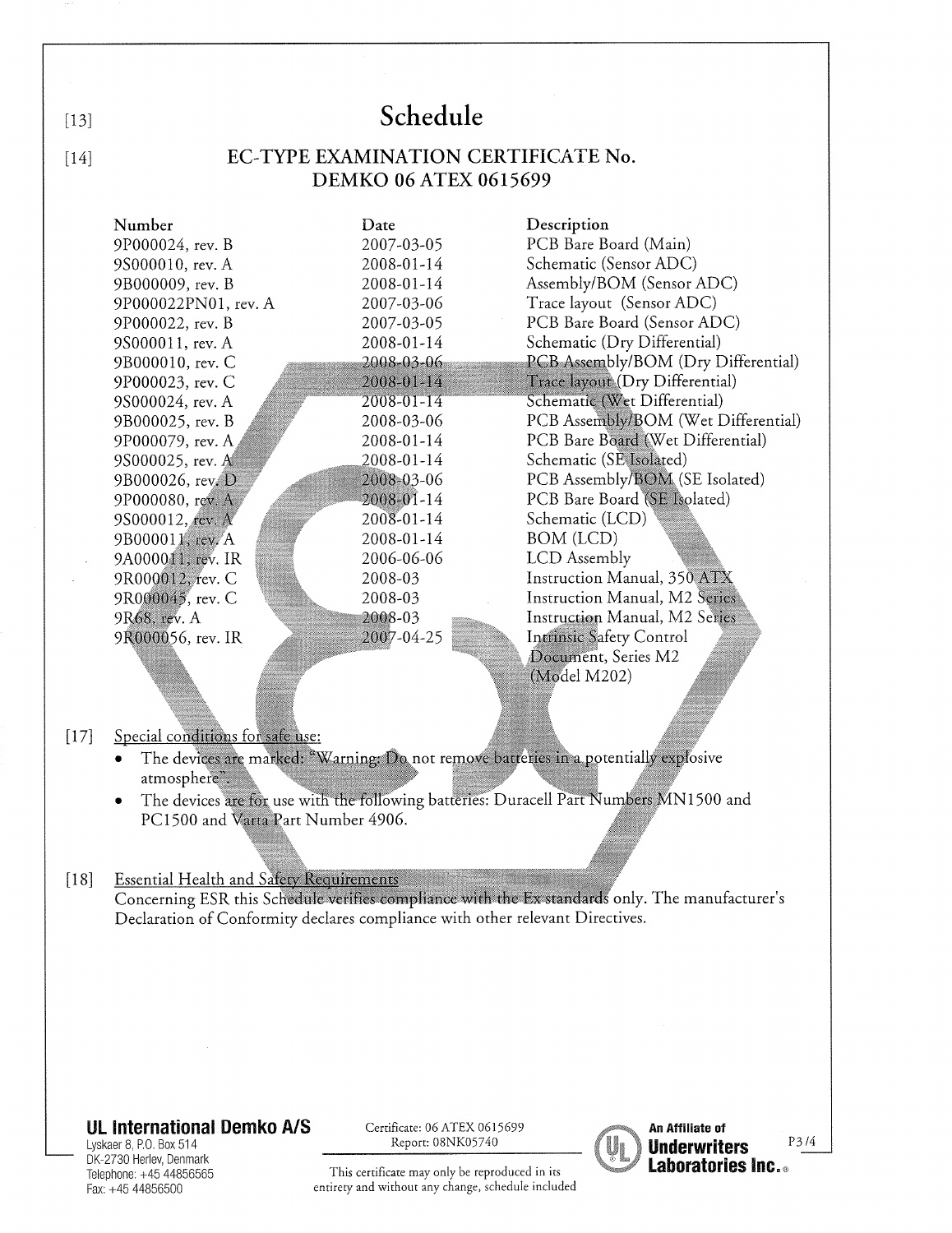|                  |                                                                                                                                                                                                                              | Schedule                                       |                                                                  |  |  |  |  |  |
|------------------|------------------------------------------------------------------------------------------------------------------------------------------------------------------------------------------------------------------------------|------------------------------------------------|------------------------------------------------------------------|--|--|--|--|--|
| $[13]$<br>$[14]$ | EC-TYPE EXAMINATION CERTIFICATE No.                                                                                                                                                                                          |                                                |                                                                  |  |  |  |  |  |
|                  | DEMKO 06 ATEX 0615699                                                                                                                                                                                                        |                                                |                                                                  |  |  |  |  |  |
|                  | Additional information<br>The Models 350ATX and M2 Series have in addition passed the tests for Ingress Protection<br>to IP 40 in accordance with EN60529: 1991/A1 2001.                                                     |                                                |                                                                  |  |  |  |  |  |
|                  | The manufacturer shall inform the notified body concerning all modifications to the technical<br>documentation as described in ANNEX III to Directive 94/9/EC of the European Parliament and the<br>Council of 23 March 1994 |                                                |                                                                  |  |  |  |  |  |
|                  | On behalf of UL International Demko A/S                                                                                                                                                                                      |                                                | Herlev, 2008-04-10                                               |  |  |  |  |  |
|                  | Jan-Erik Storgaard<br>Certification Manager                                                                                                                                                                                  |                                                |                                                                  |  |  |  |  |  |
|                  |                                                                                                                                                                                                                              |                                                |                                                                  |  |  |  |  |  |
|                  |                                                                                                                                                                                                                              |                                                |                                                                  |  |  |  |  |  |
|                  |                                                                                                                                                                                                                              |                                                |                                                                  |  |  |  |  |  |
|                  |                                                                                                                                                                                                                              |                                                |                                                                  |  |  |  |  |  |
|                  |                                                                                                                                                                                                                              |                                                |                                                                  |  |  |  |  |  |
|                  |                                                                                                                                                                                                                              |                                                |                                                                  |  |  |  |  |  |
|                  |                                                                                                                                                                                                                              |                                                |                                                                  |  |  |  |  |  |
|                  | <b>UL International Demko A/S</b><br>Certificate: 06 ATEX 0615699<br>An Affiliate of<br>Report: 08NK05740                                                                                                                    |                                                |                                                                  |  |  |  |  |  |
|                  | Lyskaer 8, P.O. Box 514<br>DK-2730 Herlev, Denmark<br>Telephone: +45 44856565                                                                                                                                                | This certificate may only be reproduced in its | $\rm P4$ /4<br><b>Underwriters</b><br><b>Laboratories Inc.</b> ® |  |  |  |  |  |

This certificate may only be reproduced in its<br>entirety and without any change, schedule included

Fax: +45 44856500